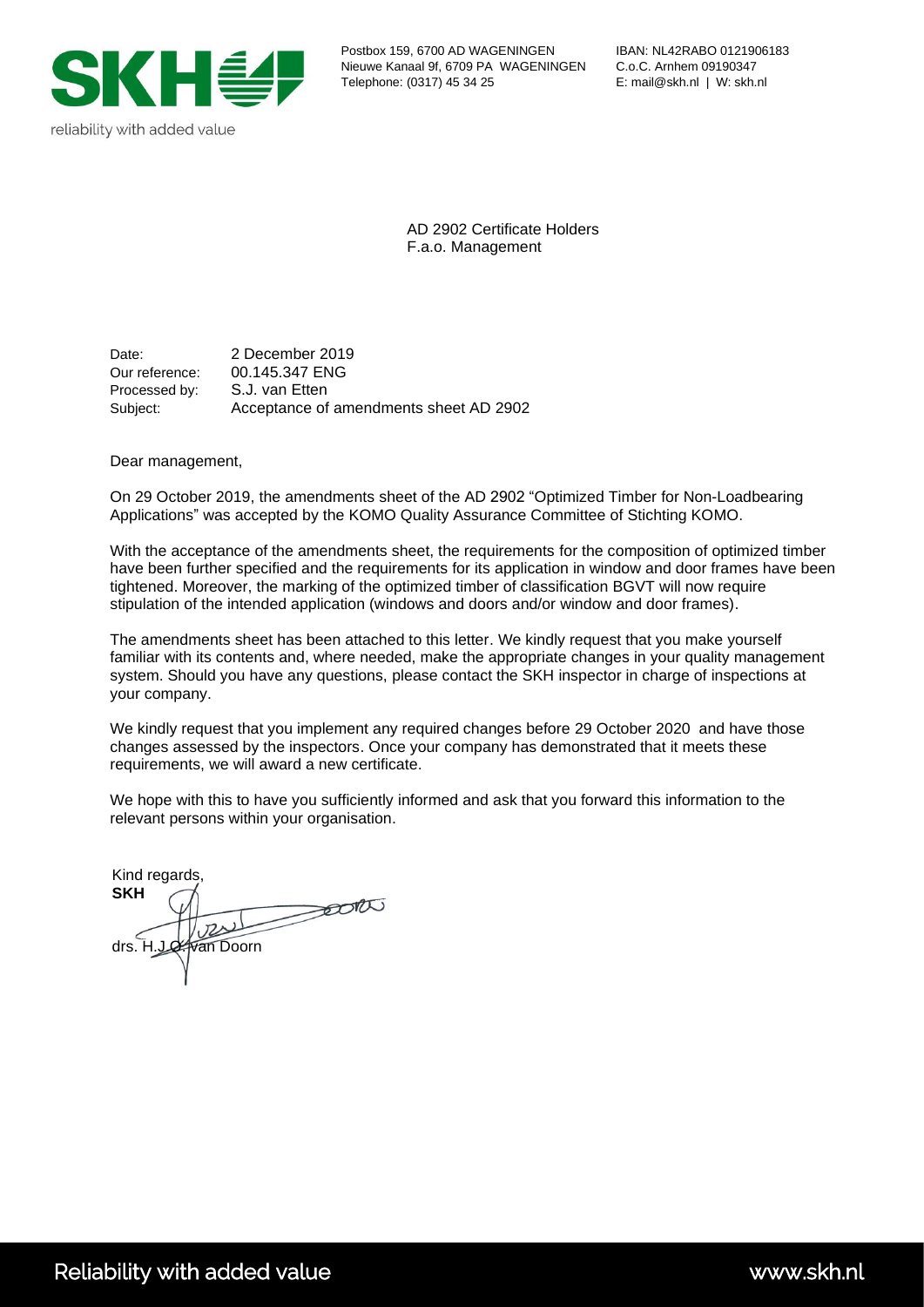## **General**

This modification sheet correlates to the Assessment Directive (AD) 2902 "Optimized timber for nonload bearing applications" dated 07-05-2014 and shall be used by the certification bodies, which are recognised for this by the Council for Accreditation and which have a licence agreement for this purpose with the KOMO Foundation, when processing an application for, or the maintenance of, a KOMO product certificate.

This modification sheet was:

- Adopted by the SKH Board of Experts on 04-10-2019.
- Accepted by the KOMO Quality and Assessment Board on 29-10-2019.

## **Description of the modification**

The requirements with regard to the composition of optimized timber have changed in the AD. The following text must be modified in the AD:

Replace the text of paragraph 1.1; This Assessment Directive replaces ..... valid until 07-05-2015. with the following text in this modification sheet:

This modification sheet is valid from 29-10-2019 and shall be applied in correlation with the accompanying Assessment Directive of 07-05-2014. Until 29-12-2019 at the very latest, the KOMO product certificates shall be issued on the basis of the Assessment Directive excl. modification sheet. The KOMO product certificates issued on the basis of that version shall lose their validity in any case on 29-10-2020.

#### **General**

In the entire document, the reference to the NEN-EN 45011 shall lapse. This accreditation standard is not valid upon the publication of this modification sheet and is replaced by the NEN-EN-ISO/IEC 17065.

#### **Add to Section 2 "TERMS AND DEFINITIONS"**

#### **2.10 Width and height of optimized timber**

The definition of width and height of the optimized timber as used in this AD is presented below.

#### **Timber for window frames, windows and doors Timber for windows and doors**



**Replace par. 4.2.4 "composition of optimized timber" with the paragraph in this modification sheet**

#### **4.2.4 Composition of optimized timber**

#### **4.2.4.1Timber for window frames**

The glue joints in the optimized timber for window frames may only be applied parallel to the glass panel. A combination of glue joints that are parallel and perpendicular to the glass panel in the optimized timber is not permitted (the in-between lamellae of the optimized timber may not be composed of several parts)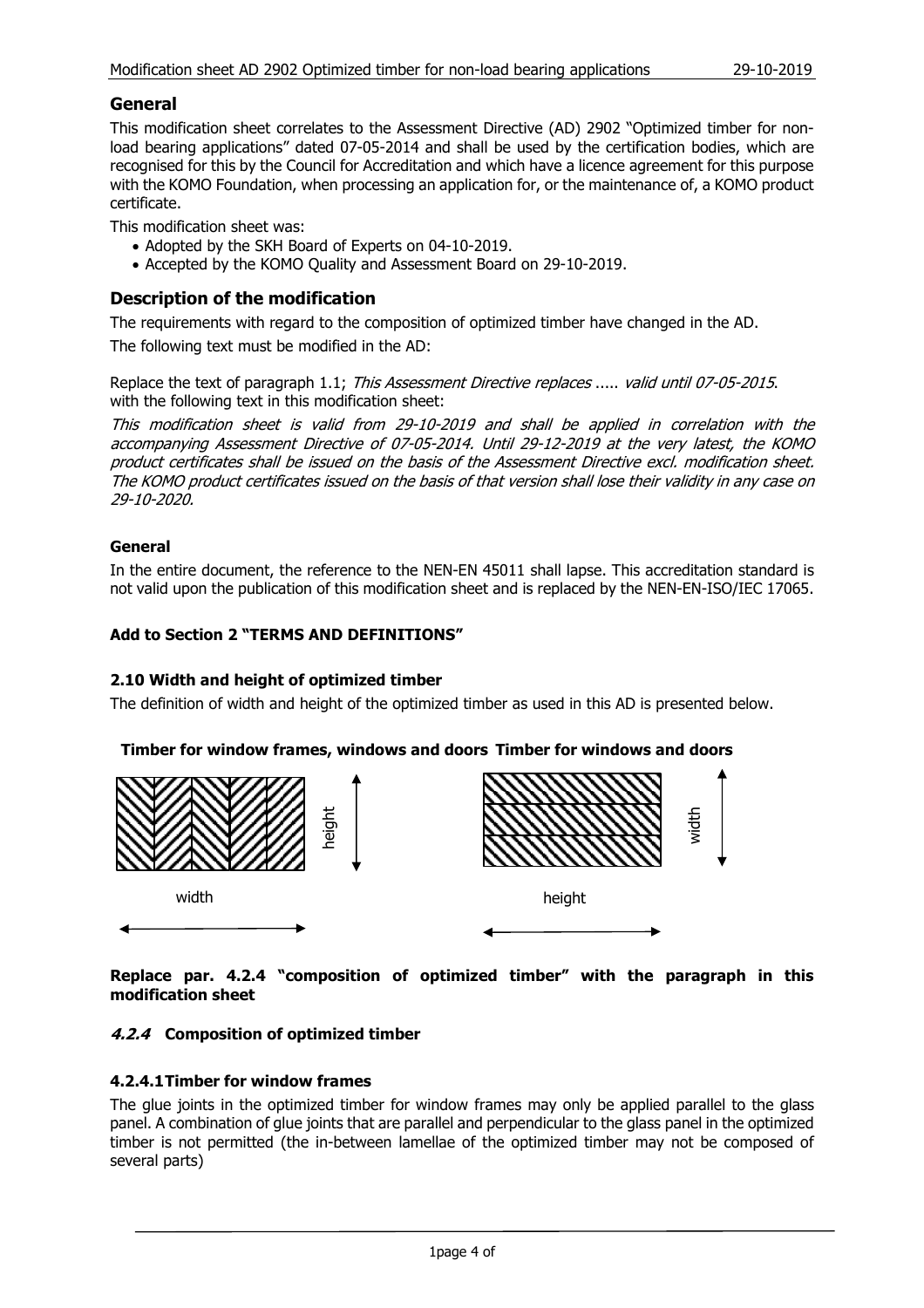Regardless of the number of lamellae, the composition must always be symmetrical.

The outer lamellae must be of the same thickness while the inner lamellae may deviate from this measurement, as long as they are of the same thickness with the application of several inner lamellae.

In derogation of the above, a non-symmetrical composition may be applied if it has been demonstrated that the composition concerned meets the requirements for durability of the glue joints (paragraphs 4.2.5 and 4.3.5 of this AD).

In observance of the maximum lamella thickness under paragraph 4.1.1, the optimized timber for window frames must be composed of three or more lamellae.

#### **4.2.4.2Timber for windows and outside doors**

The glue joints in the optimized timber for windows and outside doors may be applied both parallel and perpendicular to the glass panel. The in-between lamellae of optimized timber for windows and doors with glue joints that are parallel to the glass panel may be composed of several parts as long as the following conditions are met (also see Figure 1)

- For window and door timber up to 120 mm in height, the in-between lamella may only be composed of <sup>a</sup> maximum of 2 parts
- For window and door timber of 120 mm in height and above, the in-between lamella may only be composed of <sup>a</sup> maximum of 3 parts
- The minimal height of the lamella is 40 mm



Figure 1: requirements and dimensions of window and door timber and lamella measurements with composition of in-between lamellae of several parts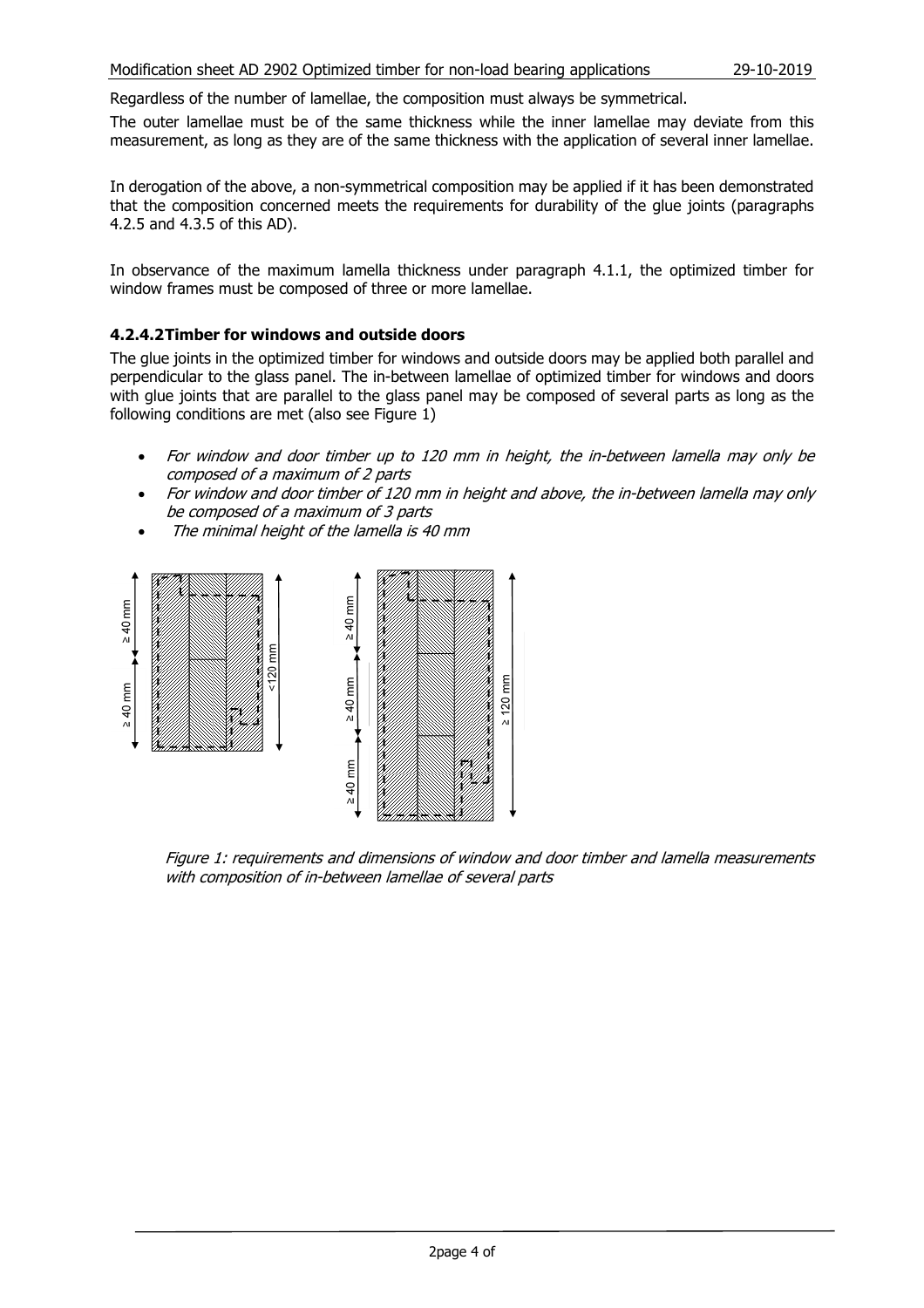The in-between lamellae of optimized timber for windows and doors with glue joints that are parallel to the glass panel may not be composed of several parts (also see Figure 2)



Figure 2: optimized timber for windows and doors with glue joints parallel to the glass panel (left: allowed; right: not allowed)

Regardless of the number of lamellae, the composition must always be symmetrical. The outer lamellae must be of the same thickness while the inner lamellae may deviate from this measurement, as long as they are of the same thickness with the application of several inner lamellae.

In derogation of the above, <sup>a</sup> non-symmetrical composition may be applied if it has been demonstrated that the composition concerned meets the requirements for durability of the glue line (paragraphs 4.2.5 and 4.3.5 of this AD).

For the application in frame posts and sills of outside doors and windows, optimized timber with glue joints parallel to the glass panel up to <sup>a</sup> maximum width of 70 mm may only be composed of two lamellae unless:

- the optimized timber is composed of lamellae of equal thickness.
- In case of soft wood, the optimized timber is composed of quarter (rift) sawn timber (for hard wood, no requirements are set for the orientation of the growth rings)

### **Add to Section 10 "LABELS"**

as well as the information:

- the class in which the optimized timber can be applied (B or BGVT);
- the addition:
	- KRD: for optimized timber suitable for window frames, windows and doors
	- RD: for optimized timber suitable for windows and doors
- the production week\*.